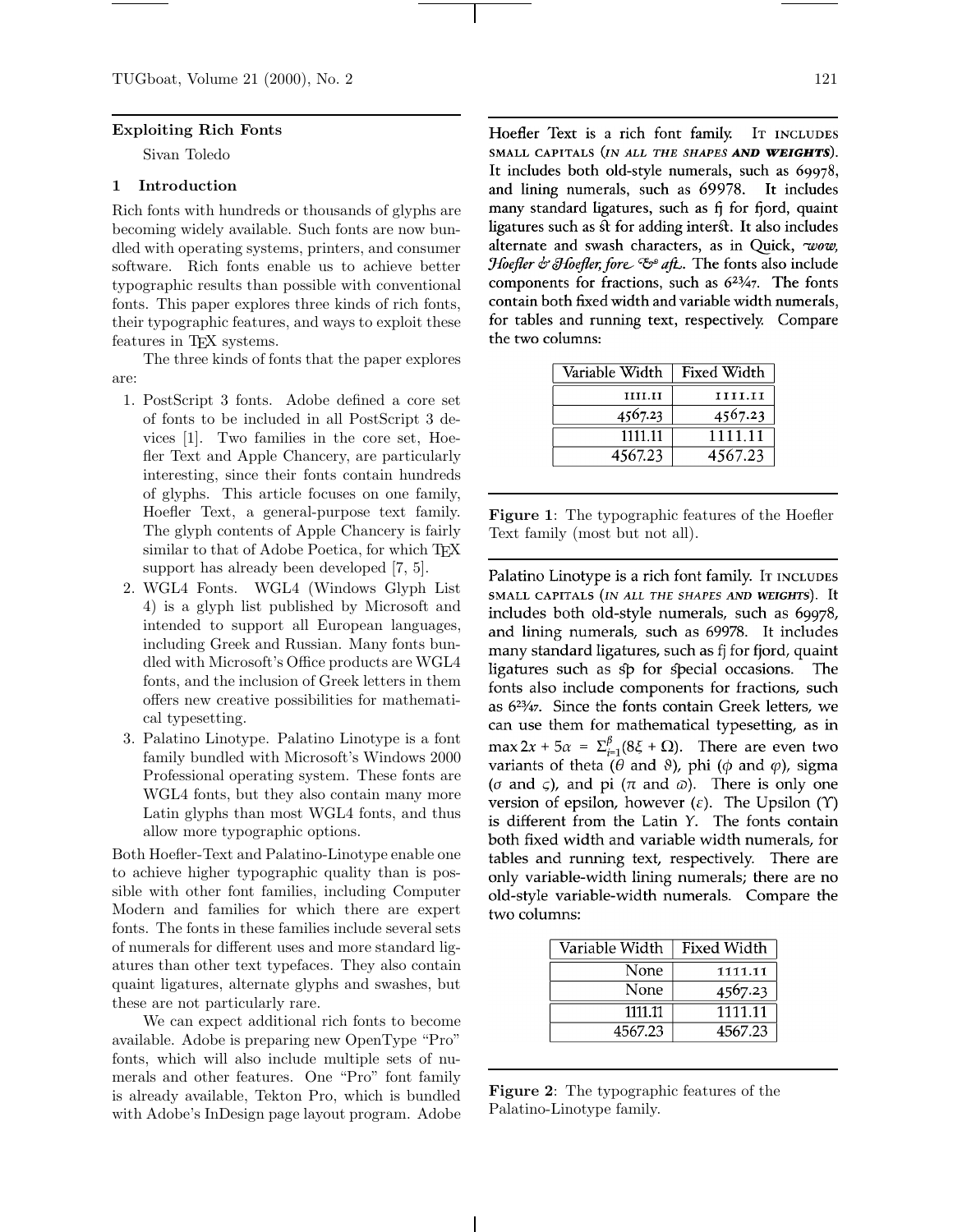Franklin Gothic is a family of WGL4 fonts. Such fonts don't have a rich set of Latin glyphs, but they do have glyphs for Greek and Cyrillic letters. We can use the Greek letters and several symbols for mathematical typesetting, as in  $T_1(\alpha, \xi) = \Theta(n^2) = \sum_i x_i$ . In many of these fonts, however, the shape of some of the letters, especially  $\alpha$ , is not suitable for mathematics.

**Figure 3**: The typographic features of the Franklin-Gothic family.

has announced that it will issue additional "Pro" families, including Adobe Garamond, Minion, and Myriad. The TEX community should, therefore, prepare to exploit these fonts.

Adobe's OpenType fonts are beyond the scope of this paper because their glyphs are stored in a so-called CFF format, a form of compressed Type1 outlines. To the best of my knowledge, there are no tools available today which enable the use of such fonts with T<sub>EX</sub> systems. The other fonts that this paper discusses have outlines in TrueType format which is relatively easy to use with T<sub>EX</sub>.

## **2 TrueType and OpenType Fonts**

All the fonts discussed in this article are TrueType or OpenType fonts. The TrueType font format was originally developped by Apple and is now widely used on Machintosh, Windows, and Unix computers. The glyph in a TrueType font are described by outlines (quadratic splines). The hints that ensure high-quality rendering at low resolution are essentially little program that move the control points of the outlines to fit the discrete pixel grid.

TrueType fonts offer two advantages over Post-Script Type1 fonts, another widely used outline font format. First, since the hints are programs it is possible to achieve higher quality rendering at low resolution than with Type1 fonts, which have declarative hints. (Hinting TrueType fonts well generally requires a significant effort by an expert font engineer, however.) Second, TrueType fonts combine the description of glyphs, metric information (glyph metrics and kerning pairs), and auxiliary information into a single file, so TrueType fonts are often easier to install and manage than PostScript fonts.

There are now several variants of TrueType fonts. First, Windows and Macintosh computers use slightly different formats. This article deals only with Windows fonts, which are also usable on Unix and Linux. TrueType GX, now known as AAT (Apple Advanced Typography), is an extension of the original TrueType font format that was designed by Apple to offer advanced typographic refinement and control [2]. Apple commissioned and distributed a few GX fonts as part of the Macintosh's operating system, including Hoefler Text, Apple Chancery, and Skia. The only major font manufacturer that offers GX fonts is Linotype. GX fonts offer the typesetter pair kerning, tracking, ligatures, baseline adjustments, vertical substitution, optical alignment of line edges, accent positioning, several sets of numerals, fractions, and glyph variations. Most of these features work automatically; several are under the control of the typesetter (actually the typesetting program), such as selection of glyph variants and type of numerals.

OpenType is another enhancement to True-Type. The OpenType specification was developped by Adobe and Microsoft. OpenType offers two major advantages over conventional TrueType. First, OpenType fonts support advanced typographic features such as glyph substitution (ligatures, small capitals, old-style numerals, contextual shaping of arabic, and so on). Second, The glyphs in OpenType fonts can be described using the normal TrueType machinery or using Type1 machinery. This allows lossless conversion of Type1 fonts to OpenType.

Both GX and OpenType enhance TrueType buy adding so-called *tables*, or data structures, to the font file. The basic TrueType structures are maintained, however, so GX fonts and OpenType fonts with TrueType outlines are also valid True-Type fonts (OpenType fonts with Type1 outlines are not valid TrueType fonts).

#### **3 PostScript 3 Core Fonts**

PostScript 3 is new enhancement of the PostScript language (the previous standard is called PostScript Level 2). Several high-end laser printers already support PostScript 3.

Among the enhancements in PostScript 3 over PostScript levels 1 and 2 is a new set of core fonts that must be supported by all PostScript 3 devices. The core sets includes 136 fonts:

- *•* The 35 standard PostScript fonts (Avant Garde, Bookman, Courier, Helvetica, Helvetica Condensed, New Century Schoolbook, Palatino, Times, Symbol, Zapf Chancery, and Zapf Dingbats).
- *•* Some of the core fonts in Microsoft Windows operating systems (Arial and Times New).
- Some of the core fonts in the Apple Macintosh operating system (Chicago, Geneva, Monaco, and New York), as well as two of Apple's GX font families (Apple Chancery and Hoefler Text).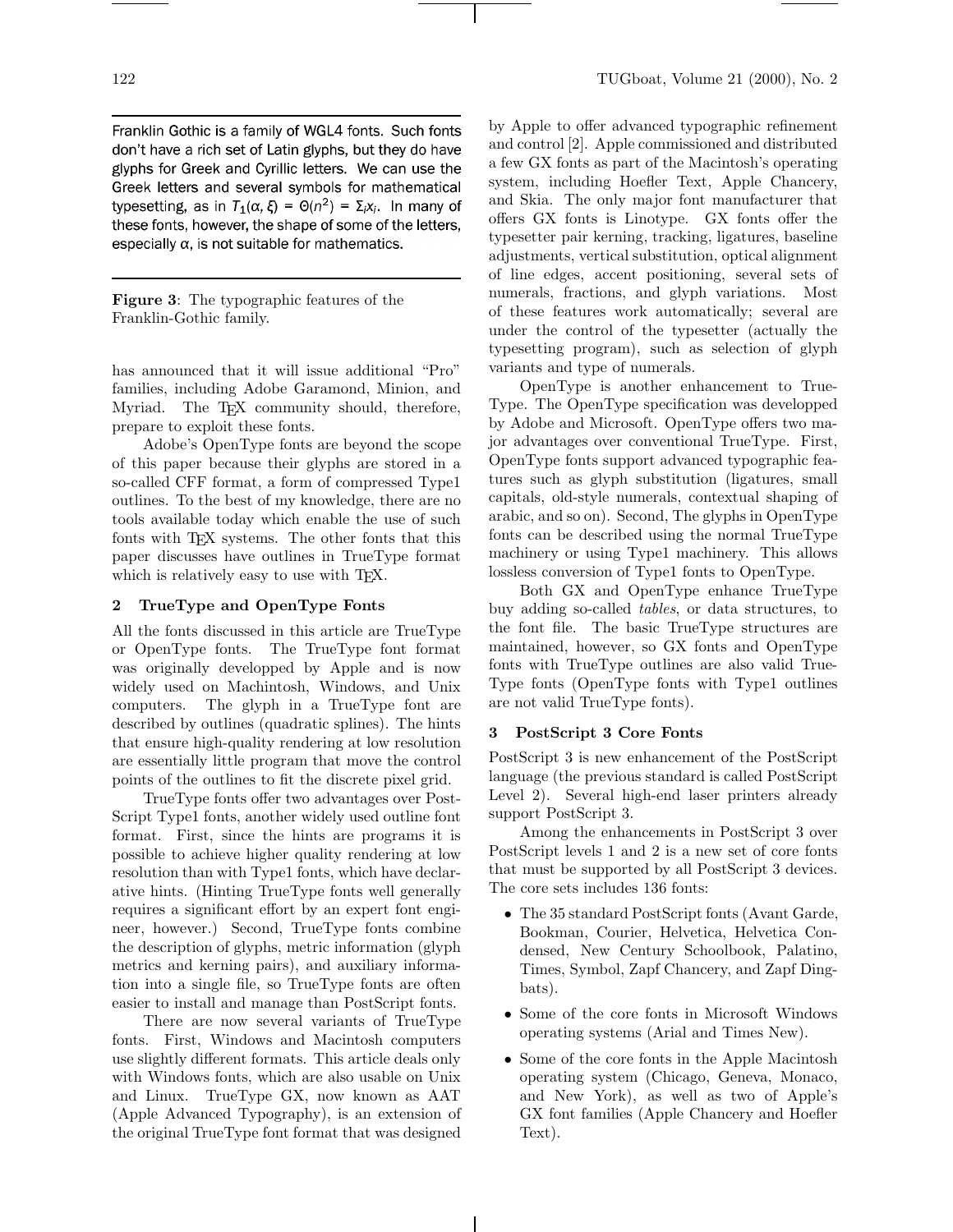TUGboat, Volume 21 (2000), No. 2 123

- *•* Several fonts that are bundled with Microsoft Office products and with HP printers.
- Additional Adobe font families, such as Stempel Garamond, Carta, Joana, and Univers.

The 136 core fonts are resident in PostScript 3 printers, such as HP's 2500CM, Lexmark's T series, and Xerox's DocuColor CP40. Furthermore, to enable printer users to utilize all the fonts resident in their printers, printer manufacturers bundle screen fonts with the printers. Thus, users of PostScript 3 printers have access to all 136 fonts in either PostScript Type1 format or in TrueType format. Both HP and Xerox distribute the complete set of screen fonts for both Macintosh and Windows (the Windowsformat fonts can be used on Unix and Linux systems as well). Thus, users of Microsoft Windows, Unix and Linux systems who purchase such printers now have access to fonts that were once available only on Macintosh systems. These fonts can be easily used by T<sub>F</sub>X and Omega<sup>1</sup>.

## **4 The Hoefler-Text Font Family**

Hoefler Text, designed by Jonathan Hoefler, was originally commissioned by Apple. The fonts were originally available in Apple's TrueType GX format only. It is now available from the Hoefler Type Foundry (www.typography.com) in PostScript Type1 as well. It is also available in Windows True-Type format as a screen font bundled with several printers, as explained above.

The Windows TrueType versions of the Apple fonts in the PostScript 3 core set retain all the glyphs that are present in the GX fonts, but not all the metric information. The glyph sizes are, of course, present, and so are the kerning pairs (the number of pairs ranges from 1784 in the regular font to 6907 in the black italic). The other metric and substitution information cannot be represented in non-GX TrueType fonts and is lost. (Most of the extra GX font information can be represented in OpenType fonts, a newer enhancement of the TrueType format, but my fonts were not OpenType fonts.)

PostScript 3's core font set includes five fonts from the Hoefler Text family: regular, italic, black, black italic, and ornaments (bold-weight fonts are available from the Hoefler Type Foundry, but are not part of the PostScript 3 core fonts). The regular font actually hides another font consisting of engraved capitals. The text fonts include between 711–881 glyphs each. These glyphs can be classified into the following categories:

- Latin letters, accents, and precomposed characters.
- *•* Swash capitals in the italic fonts; most letters have one swash form, A and M have two, some have none. There is also a long-tail Q in the upright fonts.
- *•* Initial and final swash variants for a few lowercase letters in the italic fonts.
- *•* Small capitals in all the fonts. The italic fonts also contain a few variant small capitals.
- *•* Standard, quaint, and archaic ligatures. The so-called standard ligatures include not only fi, fl, ff, ffi, and ffl, but also fb, fj, ffb, and many more (16 altogether in the italic fonts, less in the uprights). The quaint ligatures include ligatures for ct and st. Again, the italic fonts have many more than the uprights. The archaic ligatures are ligatures involving longs, which is also present in all the fonts. The standard ligatures are supposed to always be used, the quaint ones under manual control of the typesetter. There are also swash forms for some of the ligatures.
- *•* Four sets of numerals: variable-width old-style numerals (the default), variable-width lining numerals, fixed-width old-style and lining numerals. The fixed-width numerals are designed for tables, the variable-width for all other applications.
- *•* Three sets of punctuation marks and monetary symbols. The default set is designed for text composed with capitals and lowercase, another set for all capitals, and a third set for text composed with small capitals only. The monetary symbols of the second set are also suitable for using with lining numerals in normal text, since their hight is aligned with that of the lining numerals.
- *•* Fraction components and a few precomposed fractions. The components include a fraction slash and numerals for the numerator and denominator. When composed, the height of the fractions is aligned with the height of the capitals and lining figures.
- *•* Inferior and superior lowercase letters and numerals designed for superscripts and subscripts. These are not particularly useful for TEX because the character sets are incomplete, but they should be suitable for marking footnotes.

 $1$  Omega is a T<sub>E</sub>X-like program supporting 16-bit characters. It is now a standard part of some TEX distributions, such as teTEX, so most users can use it directly without any need to install new software. Omega preloaded with LATEX is invoked using the command lambda.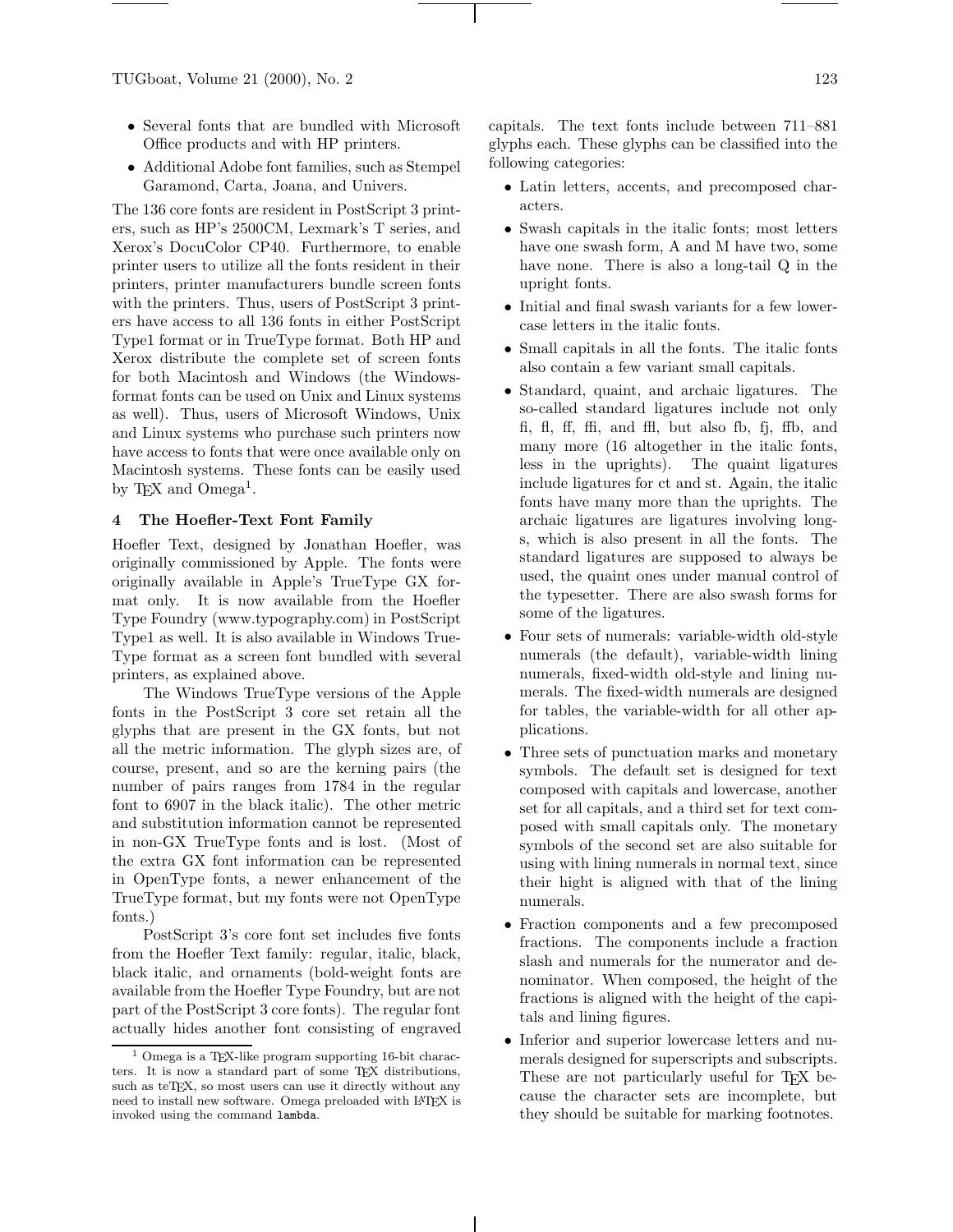*•* Symbols: symbols used in text (e.g., section and paragraph symbols) and a few mathematical symbols.

# **5 TEX Usage**

From the user's point of view, the Hoefler Text family forTEX includes the seven font families shown in Figure 4:

- *•* The default family uses variable-width old-style numerals and contains eight fonts: upright medium and bold, italic medium and bold, and four caps-and-small-caps fonts.
- The engraved family with one font, containing only capitals (lowercase characters are mapped to uppercase glyphs).
- Three families with four fonts each (regular, italic, bold, bold-italic) containing either variablewidth lining numerals, fixed-width old-style numerals, or fixed-width lining numerals. These are upper-and-lowercase fonts.
- A family of four (regular, italic, bold, bolditalic) fonts that map lowercase to upper case and use punctuation and monetary signs that align with the capitals (e.i., they are slightly raised compared to the default signs).
- A family of four fonts that map both upper and lower case to small-caps glyphs and use punctuation and monetary signs that align with the small capitals.

The fonts use the T1 encoding. A L<sup>AT</sup>FX package that I have written defines the families using the New Font Selection Scheme.

These fonts activate the so-called standard ligatures (including fb, fj, etc.) automatically. The fonts also contain quaint ligatures and alternate and swash glyphs, but these are not used automatically. To select an alternate character, user must insert the ^ characters (ASCII circumflex) after the base letter (this assumes that ^ is a letter; more on that later). Two consecutive  $\hat{\ }$ 's after a base letter generates the second alternate glyph, if it exists. To activate a quaint ligature, the user inserts a ^ between the constituent letters of the ligature. Figure 5 shows how to use this technique.

A very similar mechanism is used to typeset fractions. To typeset a fraction whose numerator and denominator are separated by a fraction slash, the user types  $\prime$  to start the fraction, then the numerator, a slash, and the denominator. This mechanism works in horizontal mode, not math mode. Figure 5 demonstrates this mechanism as well.

TEX must see the code for the  $\hat{\ }$  letter itself, which normally needs to be specified in LATEX input file using the macro *\*textasciicircum. I mostly use  $LyX^2$  to prepare input files for  $\cancel{B_T}X$ , so I simply type the  $\hat{\ }$  and L<sub>Y</sub>X inserts the macro in the LAT<sub>EX</sub> input file. If you use a text editor to prepare input files, a character that T<sub>E</sub>X considers to be a letter, perhaps the asterisk, would be preferable.

#### **6 Technicalities**

Let us first explain the basics of using TrueType and OpenType fonts, rich or conventional, with TEX. While some TFX implementations, such as TrueTFX, support TrueType fonts directly, most T<sub>EX</sub> systems require that TrueType fonts be prepared before they can be used. The purpose of the conversion is to produce metric files (.tfm, .ofm for Omega) and sometimes virtual fonts  $(xf, \text{.ovf for Omega})$  for T<sub>EX</sub> or Omega, and to produce a "glyph container" for the output processor (e.g., dvips). The metric and virtual-font files are produced in two steps. First, a utility extracts the metric information from the TrueType fonts and stores it in an AFM file in the format that Type1 metrics is stored in. Several free utilities, such as ttf2afm and ttfps can perform this conversion. Second, we need to convert the TrueType font file to a format that the output processor can process. We can produce bitmapped fonts at various sizes using the utility ttf2pk. The resulting pk font files can be used by most DVI processors. The disadvantage of bitmapped fonts is that PDF files containing them don't render very well on the screen. We can also convert the TrueType font files into scalable font files that can be embeded in PostScript files. One method is to convert the outlines to Type1 outlines. This is a lossy process in that the hints in the original font are lost, but it produces fonts that can be used on any PostScript device. Another method is to convert the TrueType font file to a Type42 PostScript font file. A Type42 font is simply a TrueType font file wrapped in a PostScript program. Ghostscript can process such fonts, as well as most PostScript Level 2 printers, but some older PostScript printers cannot. Adobe distiller can embed such fonts in PDF documents. The free utilities ttfps and gfontview can convert TrueType fonts to Type42 fonts. PdfT<sub>E</sub>X can embed TrueType fonts directly in its output, but it does

 $^2$  LyX (www.lyx.org) is a visual editor for L<sup>AT</sup>EX. LyX is not a what-you-see-is-what-you-get system, but its screen display is a reasonable rendition of the LAT<sub>E</sub>Xfile: section titles appear in a large bold font, mathematics are shown using greek symbols and large delimiters, and so on. Mathematics can be entred using LATEXcommands: type **\alpha** and hit Escape and a greek  $\alpha$  appears.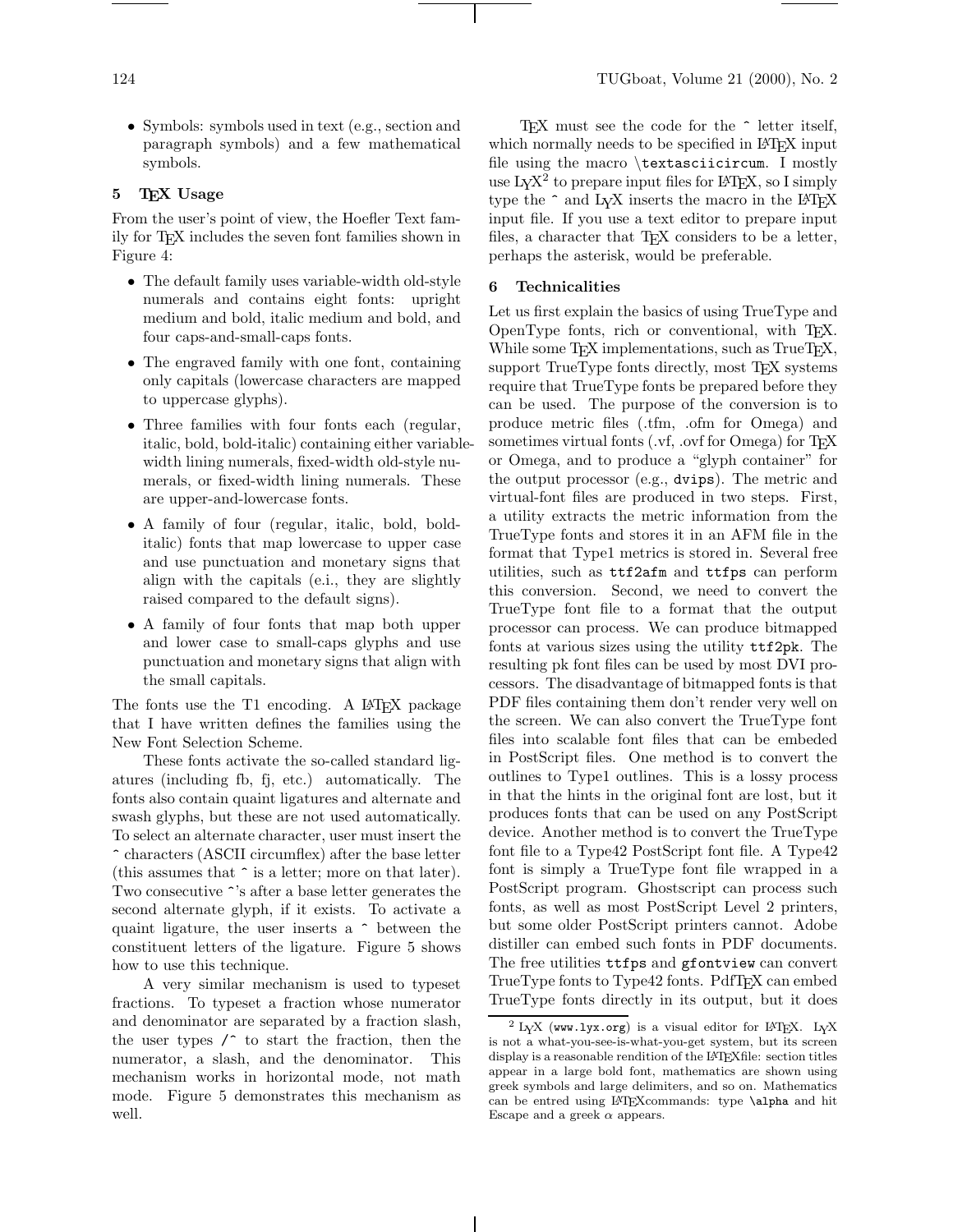| Variable width old-style | (Notice the Punctuation, 2691) |
|--------------------------|--------------------------------|
| Fixed width old-style    | (Notice the Punctuation, 2691) |
| Variable width lining    | (Notice the Punctuation, 2691) |
| Fixed width lining       | (Notice the Punctuation, 2691) |
| Caps and small caps      | (NOTICE THE PUNCTUATION, 2691) |
| All capitals             | (NOTICE THE PUNCTUATION, 2691) |
| All small capitals       | (NOTICE THE PUNCTUATION, 2691) |
| Engraved capitals        | UNCTUATION,<br>2691)           |

**Figure 4:** Hoefler font families

| Input                                                                                                    | <b>Typeset output</b>             |
|----------------------------------------------------------------------------------------------------------|-----------------------------------|
| Quick Q^uick More M^ore M^^ore                                                                           | Quick Quick More More Nore        |
| w ow at $f^*$ ffk $\alpha$ $\alpha$ $\alpha$ $\alpha$ $\alpha$                                           | wow at ffk & & w                  |
| c <sup>-</sup> t s <sup>-</sup> t s <sup>-</sup> p i <sup>-</sup> s g <sup>-</sup> g gg T <sup>-</sup> h | $ct$ st $\mathcal{D}$ is gg gg Th |
| $/^{\sim}1/8$ / $^{\sim}11/64$                                                                           | $\frac{1}{8}$ $\frac{11}{64}$     |

**Figure 5**: How to use alternates, swashes, quaint ligatures, and fractions

need T<sub>E</sub>X metric files (.tfm). To the best of my knowledge, there are no utilities that can prepare OpenType fonts with Type1 outlines foruse with T<sub>EX</sub> output processors or with pdfT<sub>EX</sub>.

To use the Hoefler fonts with T<sub>E</sub>X and Omega, we must generate metric files. To use the fonts with dvips and odvips, we also have to generate PostScript fonts. I generated afm metric files from the TrueType fonts using ttfps. I then used the afm files to build the TEX/Omega virtual fonts and the TEX/Omega font metric files. Ttfps can also generate PostScript Type42 fonts files. It turned out, however, that ttfps produced defective Type42 fonts because the Hoefler fonts are large. I therefore produced another set of Type42 fonts using a program called gfontview; these were fine. (The problem with ttfps is that it encodes the ttf file in one PostScript array, and these array grow too large on large fonts. The ttf file should be broken into several arrays on table boundaries, which is what gfontview does.) The PostScript output files that dvips and odvips produce using these fonts can be processed by ghostscript (e.g., they can be screen previewed), can be printed on most Post-Script Level 2 printers, and can be converted to PDF using Adobe Distiller. Of course, if you have a PostScript 3 printer there is no need to embed the Type42 fonts in the output file at all. The TrueType fonts can also be embedded in PDF files directly by pdfTEX—there is no need for Type42 fonts here. A final word on using these fonts in PostScript and PDF documents: you should check the license that come with the printer software to determine what uses of the fonts are legal and which are not.

Let's turn our attention to the virtual fonts that represent the fonts for TEX and Omega. The TEX virtual fonts manage to contain both all the glyphs defined by the T1 encoding as well as all the alternates, swashes, extra ligatures, and fraction components because they are 16-bit Omega fonts. That is, the lower 256 glyphs in the virtual fonts are the glyphs defined by the T1 encoding. Beyond glyph 255, the fonts contain all the remaining glyphs in the Hoefler fonts in a random order. The extra glyphs are accessed using ligatures of characters in the range 0–255. Thus, an 8-bit input file that uses only one font can generate an output file with more than 256 glyphs. For example, the characters f and j are automatically combined into an fj glyph using ligature specification in the file. The index of the fj glyph in the font is larger than 255. Likewise, the characters M and ^ are combined into a glyph of a swash M.

Fractions are supported in a similar way. The /^ combination is transformed into a little used glyph, a superior comma. A superior comma followed by a numeral is changed into a superior numeral. Any superior numeral followed by another numeral changes the second numeral into a superior numeral as well. A superior numeral followed by a slash changes the slash into a fraction slash, and so on. This requires a lot of ligatures (111 to be precise) but it works remarkably well.

Not surprisingly, activation of quaint ligatures also uses the same mechanism: a lowercase letter followed by a  $\hat{ }$  changes the letter into a superior letter, and a superior letter followed by a letter generates the quaint ligature.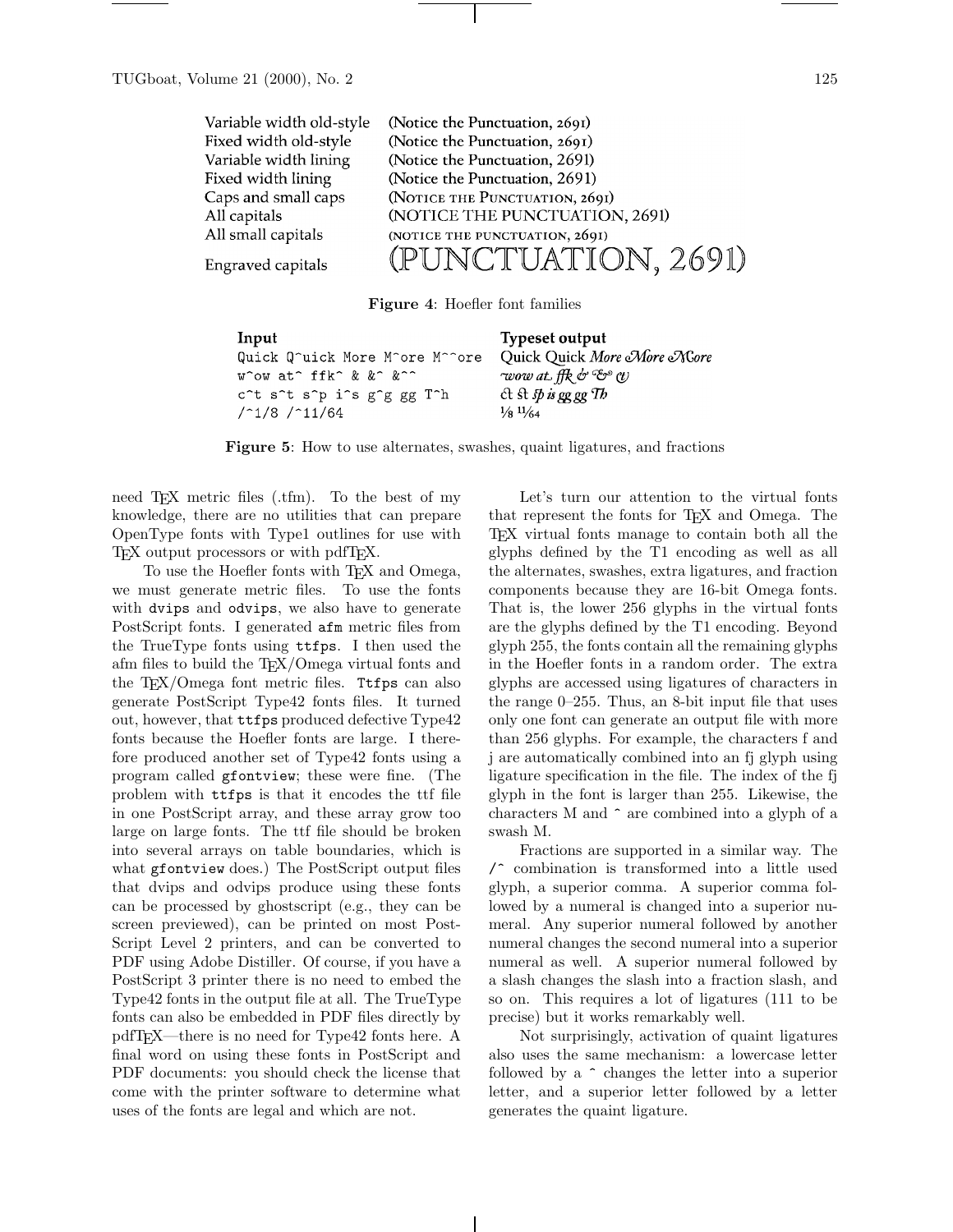I generated the fonts using a program that I wrote called afm2ofm. The program is a modification of the C program afm2tfm from the dvips distribution. The new program, called  $affm2ofm$ , differs from the original in several ways. First, it generates several 8-bit container fonts that together contain all the glyphs in the TrueType font. For each such font, the program generates an encoding file (.enc), to be used by odvips, and a tfm file, to be used both by Omega and by odvips. Because the ordering of glyphs in the 8-bit fonts is unimportant, they can be generated automatically. Second, it maps all of these 8-bit fonts into the virtual font that it generates, and the virtual font can thus contains more than 256 glyphs. The lower 256 conform to an input encoding  $(T1$  in my case, or  $T1$  modified to use small caps, etc.). The otherglyphs in the TrueType font are mapped into free slots beginning at index 128 (this is actually the original behavior of afm2tfm; all I had to do here was to let continue beyond slot 255). The rest is standard: the ligatures are specified using the LIGKERN command in the input encoding file.

The same task can probably also be accomplished by fontinst.

One remarkable feature of this method is that it degrades only slightly if you insist on using 8-bit TEX rather than Omega. If you run afm2tfm and vptovf rather than afm2ofm and ovp2ovf the same input encoding files, you get perfectly usable vf and tfm files. They will include all the glyphs in the T1 encoding, including the ligatures ff, ffl, and ffi, but you will not have access to the alternates, swashes, extra ligatures, and fraction.

# **7 WGL4 Fonts**

WGL4 is a list of glyphs defined by Microsoft, which contains all the letters that are used in European languages, including Greek and Russian. So-called WGL4 fonts are TrueType or OpenType fonts that contain all the glyphs in the list. Beyond the fact that one can use WGL4 fonts to set text in many languages, the Greek letters can sometimes be used for mathematical typesetting.

Many WGL4 fonts are available. Quite a few are freely available from Microsoft at www. microsoft.com/typography (Andale Mono, Arial, Arial Black, Georgia, Verdana, Comic Sans, Impact, Times New Roman, and Courier New). Others are bundled with Microsoft's various Office Products, such as Word and Publisher and/or with Windows operating systems: Franklin Gothic, Century Gothic, Monotype Garamond, Century Schoolbook, Bookman Old Style, Corsiva, Mistral Tahoma, Lucida Console, and Lucida Unicode. (Microsoft Publisher 2000 comes with a few additional latinonly rich fonts: Californian FB, Berlin Sans FB, Agency FB, and High Tower Text, Niagara, Magneto.) Figure 6 shows samples of many of these fonts.

The WGL4 list contains 652 glyphs, but many fonts contain a few less or more glyphs. Comic Sans, for example, contains only 574 glyphs, even though it is classified as a WGL4 font by Microsoft. Several fonts contain a lot more glyphs. Arial, Times New Roman, Courier New and Tahoma contain over 1200 glyphs, supporting also Arabic, Hebrew, and Thai.

Not all the Greek glyphs in these fonts are suitable for mathematical typesetting. In particular, the small alpha is often indistinguishable from a Latin small 'a', and the capital Upsilon is sometimes indistinguishable from a Latin capital 'Y'. The small beta is always different from a small Latin 'b', but it's shape is sometimes quite different from the betas that we are used to see in mathematical contexts.

In one of the WGL4 families, Georgia, the numerals are old-style, and hence not particularly suitable for modern mathematical typesetting. Version 1.0 of Verdana, however, had lining (actually semilining) numerals, so if you still have it, you might want to use its numerals in math mode together with glyphs from recent versions of Georgia.

Finally, the selection of Greek letters in WGL4 fonts is smaller than the selection in TEX's fonts. In particular, these fonts contain only one glyph for epsilon, theta, sigma, and phi, whereas TEX has two for each.

These deficiencies does not mean that you can't use the Greek glyphs in WGL4 fonts for mathematics, but that you might have to use a few glyphs from other fonts when you build macros to use these fonts.

Two fonts which seem to me particularly useful for mathematics are Georgia (good alpha and beta, Upsilon is Y) and Franklin Gothic, a highly readable sans serif (even better alpha and beta, Upsilon is Y). The Franklin Gothic family also includes condensed medium and demi-bold fonts, which are suitable for titles.

From a technical point of view these fonts can be treated just like the Hoefler Text fonts. Since the set of useful glyphs is smaller, however, 8-bit fonts are probably fine. To simplify the use of these fonts in math, I also produced virtual fonts with OMS and OML encoding and declared the fonts in LATEX as a new math version. This is not a complete solution, since it does not provide substitutes for glyphs missing in WGL4, but it enabled me to taste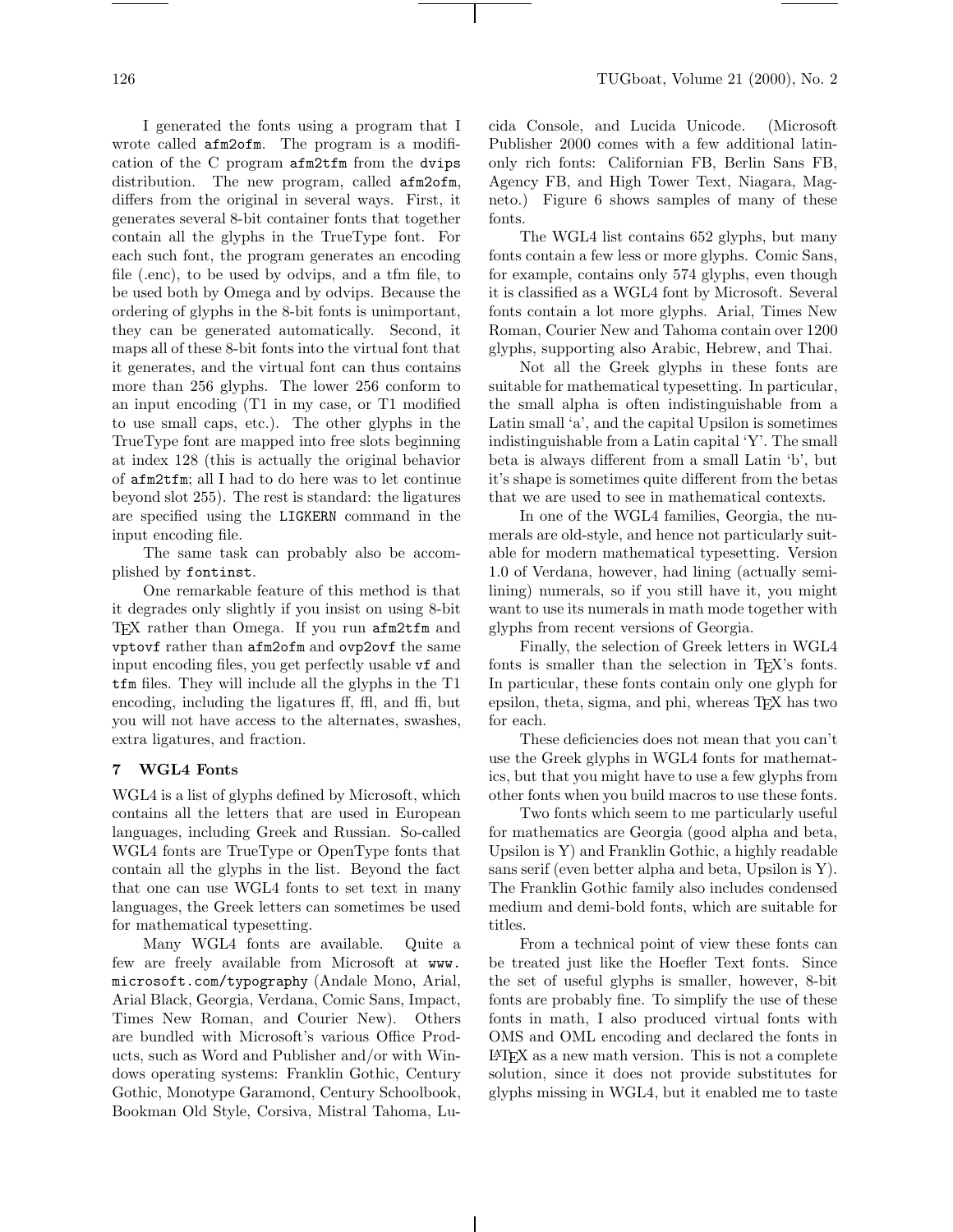the possibilities. Figure 3 shows a bit of math set in Franklin Gothic Book.

Ideally, one should design glyphs to complement these fonts, in much the same way that Haralambous did for Baskerville [6]. Some glyphs can be borrowed from other fonts. For example, one might use the Hebrew aleph from Arial, a sans serif font, when typesetting math with Franklin Gothic say.

Many of these fonts contain extensive pair kerning data. The fonts in the Franklin Gothic family have 1000 pairs, and fonts in the Arial, Times New Roman, Garamond, families also have hundreds of pairs. The fonts in Georgia, Verdana, Century Gothic, and Monotype Corsiva, on the other hand, have no kerning pairs at all.

## **8 Palatino Linotype**

Palatino Linotype is a rich font family bundled with Windows 2000 Professional. As such, we can expect it to become widely available in the future. The fonts are WGL4 fonts, but they also have advanced typographic features not found in most WGL4 fonts. (They also contain many precomposed glyphs for Vietnamese and Greek.) The typographic features in the fonts include three sets of numerals (fixedand variable-width lining and fixed-width old style), numerous standard and quaint ligatures, precomposed fractions and fraction components, small capitals (and some small punctuation marks to go with them), superior letters and numerals, currency symbols, and a few mathematical symbols. Figure 2 demonstrates many of these features.

The glyphs of the Greek letters are suitable for math typesetting<sup>3</sup>. The alpha and Upsilon are well differentiated from the Latin a and Y, and both them and the beta are suitable as math symbols. There are also variant forms of theta, phi, sigma, and pi. There is only one variant of epsilon, but this is less important, because they two variants in Computer Modern are too similar to be used together in the same document.

According to design information contained in the font files, Herman Zapf (the designer of Palatino) "has drawn numerous additional characters to include an extensive range of ligatures, numerals, fractions, and support for both Cyrillic and both monotonic and polytonic Greek." I do not know whether Zapf designed the Greek letters with math in mind, but this is possible considering his experience in designing math fonts gained when he designed AMS Euler, based on specifications and critique from Knuth [8, 9].

The fonts have pair kerning data that is extracted by ttfps, but the number of pairs is not extensive, between 71 and 148 pairs per font. The kerning pairs that are present are for unaccented Latin glyphs and for punctuation. There is no kerning data for accented glyphs, non-Latin glyphs, or small caps. It is possible that there is more kerning data in the "GPOS" table of the fonts (named tables hold data structures in a TrueType font file), not in the "kern" table, which ttfps uses to build the afm file, but I have not checked that.

Technically speaking, the fonts are converted to use with TEX just like the Hoefler Text fonts.

#### **9 Conclusion**

Macro packages, especially L<sup>AT</sup>EX, should support the features of rich fonts. In particular, I believe that macro packages should automatically selects the correct numerals for most situations. The enhancement to LAT<sub>EX</sub> that I envision would automatically select fixed-width numerals in tables, and would automatically select lining numerals when there numerals are isolated (as in page numbers and the table of contents) or when the numeral is likely to be followed by a capital (as in section numbers). There are also cases where the L<sup>AT</sup>EX style can also automatically select the best punctuation, especially parentheses, brackets, and braces. Essentially, when lining figures are enclosed alone in parentheses, the parentheses should also be lining, as in reference number in many bibTEX styles and in equation numbers.

These enhancements would be easier to implement if the font selection scheme supported these font features, which are orthogonal to series and shape, but an easier hack might be to change the encoding (say from T1 to T1Lining or T1Fixed).

Either way, the wider availability of rich fonts, such as Hoefler Text, WGL4 Fonts, Palatino Linotype, and more importantly, the immanent introduction of Adobe's rich "Pro" fonts, imply that the community should discuss this issue if TEX-based systems are to remain in the top tier of typesetting.

The Greek letters in WGL4 fonts, in particular, enable a significant improvement in the typography technical documents. For the first time it is now possible to use several font families in a document with a matching mathematical style for each family. For example, we can use Palatino for the text of the document, with a matching math style with most of

<sup>&</sup>lt;sup>3</sup> Diego Puga designed an unrelated set of greek letters for mathematical typesetting with Palatino. His package, mathpazo, contains Type1 fonts with his greek letters and a few other symbols, as well as virtual fonts that combine his greek letters, latin letters from the Palatino fonts, and mathematical symbols from Computer Modern. The package is available on CTAN.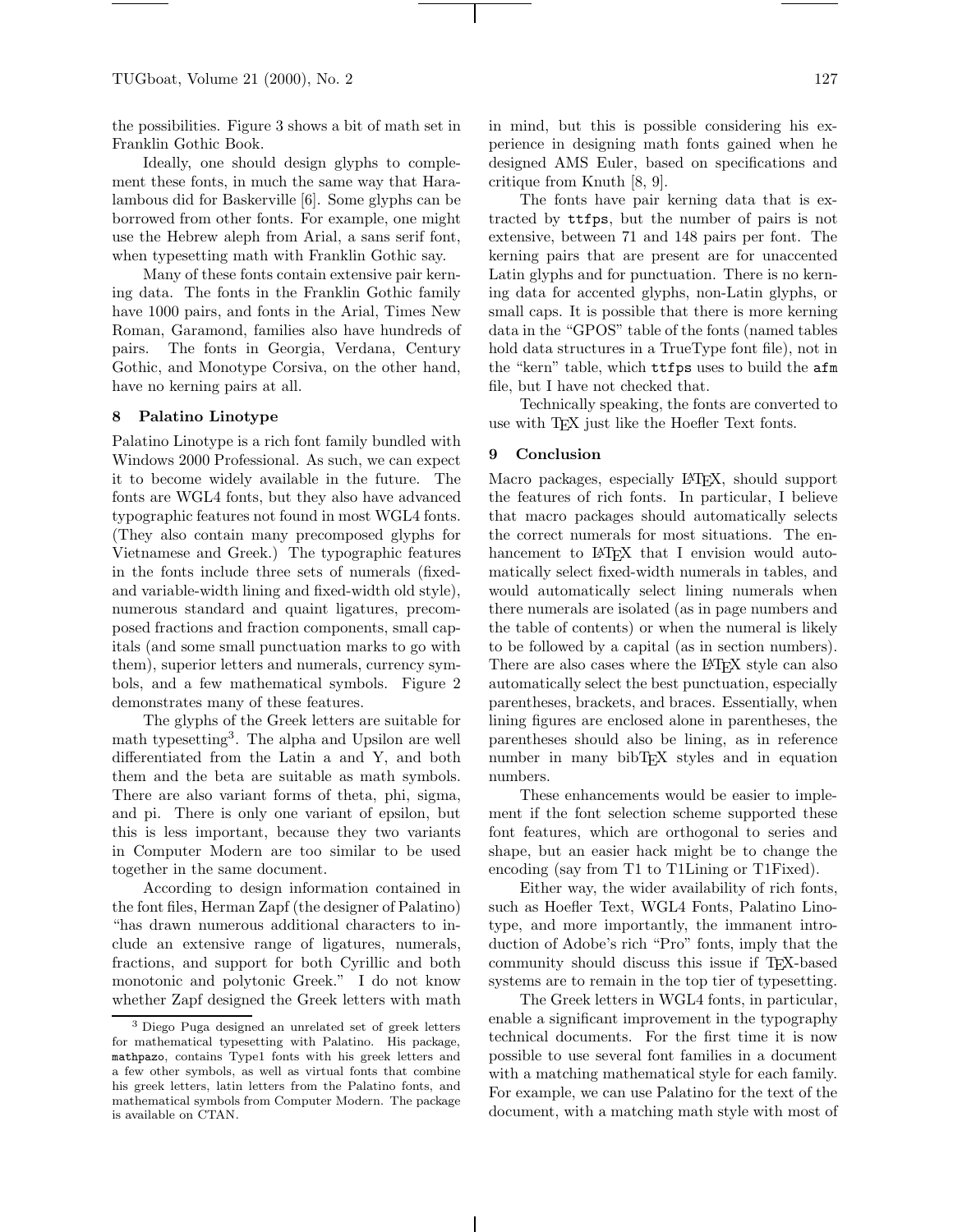| Arial                              | The quick brown fox                |  |     | 169         | ΔΛΨΩαβγζξ                          | ЉЖЗИЮбвдж                                              | אבג |  |
|------------------------------------|------------------------------------|--|-----|-------------|------------------------------------|--------------------------------------------------------|-----|--|
|                                    | The quick brown fox                |  |     | 169         | ΔΛΨΩαβγζξ                          | ЉЖЗИЮбвдж                                              | אבג |  |
| Courier                            | The quick brown fox                |  |     | 169         | ΔΛΨΩαβγζξ                          | ЉЖЗИЮбвдж                                              | אבג |  |
| New                                | The quick brown fox 169            |  |     |             | ΔΛΨΩαβγζξ                          | ЉЖЗИЮбвдж                                              | אבג |  |
|                                    | The quick brown fox 169            |  |     |             | ΔΛΨΩαβγζξ                          | ЉЖЗИЮбвдж                                              | אבג |  |
| <b>Times New</b>                   | The quick brown fox                |  |     | 169         | ΔΛΨΩαβγζξ                          | ЉЖЗИЮбвдж                                              | אבג |  |
| Roman                              | The quick brown fox                |  |     | 169         | ΔΛΨΩαβγζξ                          | ЉЖЗИЮбвдж                                              | אבג |  |
|                                    | The quick brown fox                |  |     | 169         | ΔΑΨΩαβγζξ                          | ЉЖЗИЮбвдж                                              | אבג |  |
| Comic Sans                         | The quick brown fox                |  |     | 169         | ΔΛΨΩαβγζξ                          | <b>ЉЖЗИЮбвдж</b>                                       |     |  |
| Andale MonoThe quick brown fox     |                                    |  | 169 | ΔΛΨΩαβγζξ   | ЉЖЗИЮбвдж                          |                                                        |     |  |
| The quick brown fox<br>Georgia     |                                    |  | 169 | ΔΛΨΩαβγζξ   | ЉЖЗИЮбвдж                          |                                                        |     |  |
|                                    | The quick brown fox                |  |     | 169         | ΔΛΨΩαβγζξ                          | ЉЖЗИЮбвдж                                              |     |  |
|                                    | The quick brown fox                |  |     | 169         | ΔΛΨΩαβγζξ                          | ЉЖЗИЮбвдж                                              |     |  |
| Verdana                            | The quick brown fox                |  |     | 169         | ΔΛΨΩαβγζξ                          | ЉЖЗИЮбвдж                                              |     |  |
|                                    | The quick brown fox                |  |     | 169         | ΔΛΨΩαβγζξ                          | ЉЖЗИЮбвдж                                              |     |  |
| Bookman                            | The quick brown fox                |  |     | 169         | ΔΛΨΩαβγζξ                          | ЉЖЗИЮбвдж                                              |     |  |
| Old Style                          | The quick brown fox                |  |     | 169         | ΔΛΨΩαβγζξ                          | ЉЖЗИЮбвдж                                              |     |  |
| Century                            | The quick brown fox                |  |     | 169         | ΔΛΨΩαβγζξ                          | <b>ЉЖЗИЮбвдж</b>                                       |     |  |
| Gothic                             | The quick brown fox                |  |     | 169         | ΔΛΨΩαβγζξ                          | <b>ЉЖЗИЮбвдж</b>                                       |     |  |
| Garamond                           | The quick brown fox                |  |     | 169         | ΔΛΨΩαβγζξ                          | <b>ЉЖЗИЮбвдж</b>                                       |     |  |
|                                    | The quick brown fox                |  |     | 169         | ΔΛΨΩαβγζξ                          | <b>ЉЖЗИЮбвдж</b>                                       |     |  |
|                                    | The quick brown fox                |  |     | 169         | ΔΛΨΩαβγζξ                          | ЉЖЗИЮбвдж                                              |     |  |
| Century                            | The quick brown fox                |  |     | 169         | ΔΛΨΩαβγζξ                          | ЉЖЗИЮбвдж                                              |     |  |
| Schoolbook                         | The quick brown fox                |  | 169 | ΔΛΨΩαβγζξ   | ЉЖЗИЮбвдж                          |                                                        |     |  |
| Corsiva                            | The quick brown fox                |  | 169 | 2) ΠΨΩαβγζξ | ЉЖЗИЮбвдж                          |                                                        |     |  |
| Mistral                            | The quick brown fox                |  | 169 | DNYDalzzE   | JDNSUHolgsu                        |                                                        |     |  |
| Tahoma                             | The quick brown fox                |  |     | 169         | ΔΛΨΩαβγζξ                          | ЉЖЗИЮбвдж                                              | אבג |  |
| Tekton Pro                         | The quick brown fox                |  |     | 169         | <b>SMALL CAPS</b>                  | Old-style numerals 169                                 |     |  |
|                                    | The quick brown fox                |  |     | 169         | <b>SMALL CAPS</b>                  | Old-style numerals 169                                 |     |  |
|                                    | The quick brown fox                |  |     | 169         | <b>SMALL CAPS</b>                  | Old-style numerals 169                                 |     |  |
|                                    | Californian FB The quick brown fox |  |     | 169         | <b>SMALL CAPS</b>                  | Quaint ligatures ct                                    |     |  |
|                                    | The quick brown fox                |  |     | 169         | SMALL CAPS                         | Quaint ligatures Et                                    |     |  |
| High Tower The quick brown fox     |                                    |  |     | 169         | SMALL CAPS                         | Old-Style numerals 169                                 |     |  |
| Text                               | The quick brown fox                |  |     | 169         |                                    |                                                        |     |  |
| Berlin Sans FB The quick brown fox |                                    |  |     | 169         |                                    | Alts WWSS&&ggCO Old-style numerals 169                 |     |  |
|                                    | The quick brown fox                |  | 169 |             | Alt: WWSS&EggCO Old-style figs 169 |                                                        |     |  |
| Agency FB                          | The quick brown fox                |  |     | 169         | Alternates ARKKMMRRVVWWXXYY        |                                                        |     |  |
| Niagara                            | The quick brown fox                |  |     | 169         | <b>SMALL CAPS</b>                  | Small numerals 169                                     |     |  |
| Magneto                            | The quick brown fox                |  |     | 169         |                                    | Alternates $A$ $A$ $H$ $H$ $f$ $i$ $i$ $u$ $w$ $x$ $x$ |     |  |
| Apple                              | The quick brown fox                |  |     | 169         | SMALL CAPS                         | Old-style numerals 169                                 |     |  |
| Chancery                           |                                    |  |     |             | Alts AAAAAAA                       | Quaint ligatures et Thelsb                             |     |  |
|                                    | Lucida Sans The quick brown fox    |  |     | 169         | ΔΛΨΩαβγζξ                          | ЉЖЗИЮбвдж                                              | אבג |  |

 $\mathbf{I}$ 

**Figure 6**: Samples of some of the rich fonts that are mentioned in the article. The samples show numerals and latin text in all the fonts, and rich text features such as greek, cyrillic, and hebrew letters, small capitals and old-style numerals, quaint ligatures and alternate glyphs. Not all fonts in each family are shown.

 $\overline{\phantom{a}}$